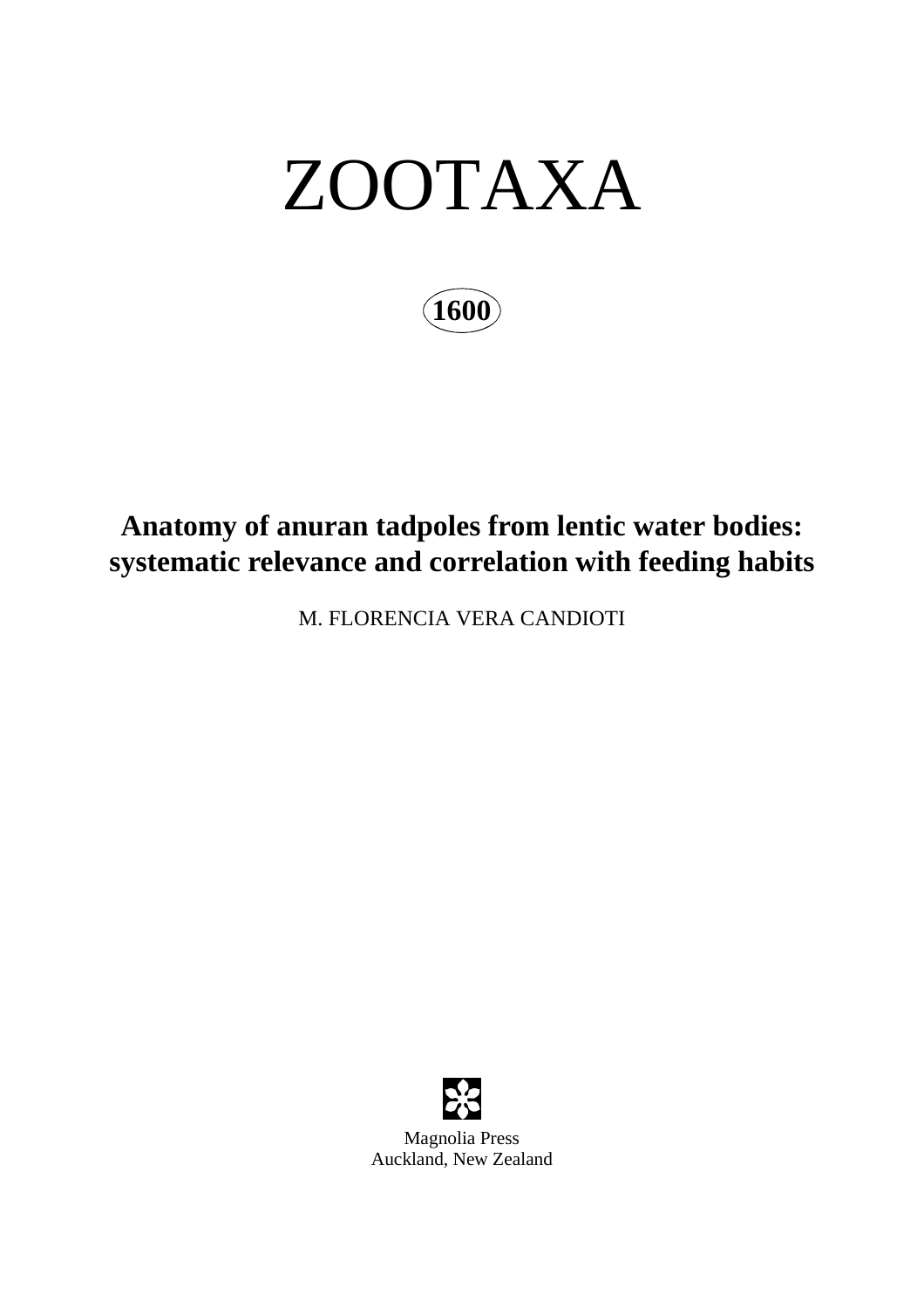#### M. FLORENCIA VERA CANDIOTI

### **Anatomy of anuran tadpoles from lentic water bodies: systematic relevance and correlation with feeding habits**

(*Zootaxa* 1600)

175 pp.; 30 cm.

28 Sept. 2007

ISBN 978-1-86977-157-7 (paperback)

ISBN 978-1-86977-158-4 (Online edition)

FIRST PUBLISHED IN 2007 BY Magnolia Press P.O. Box 41-383 Auckland 1346 New Zealand e-mail: zootaxa@mapress.com http://www.mapress.com/zootaxa/

© 2007 Magnolia Press

All rights reserved.

No part of this publication may be reproduced, stored, transmitted or disseminated, in any form, or by any means, without prior written permission from the publisher, to whom all requests to reproduce copyright material should be directed in writing.

This authorization does not extend to any other kind of copying, by any means, in any form, and for any purpose other than private research use.

ISSN 1175-5326 (Print edition) ISSN 1175-5334 (Online edition)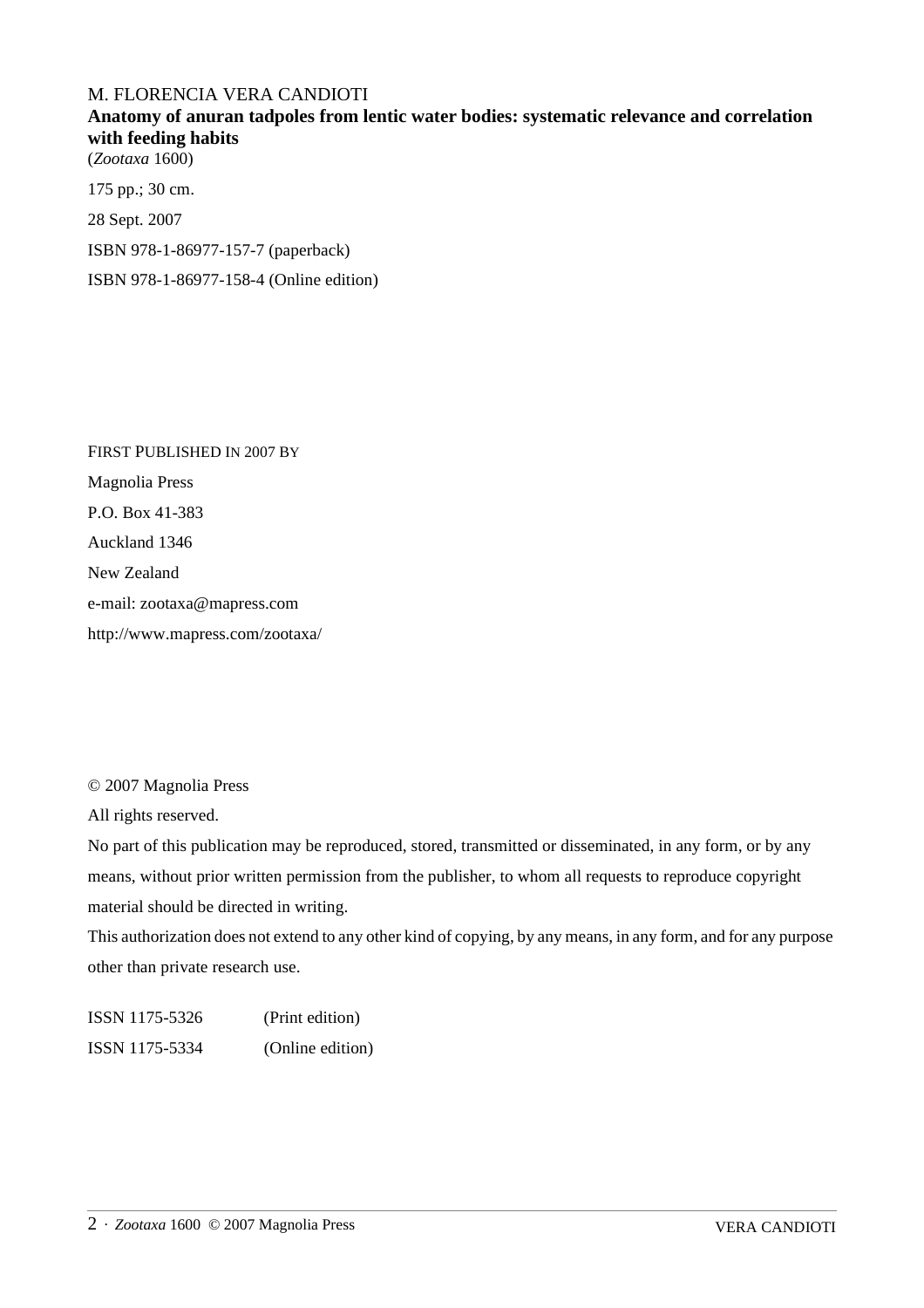Copyright © 2007 · Magnolia Press



## **Anatomy of anuran tadpoles from lentic water bodies: systematic relevance and correlation with feeding habits**

#### M. FLORENCIA VERA CANDIOTI

*CONICET, Instituto de Herpetología, Fundación Miguel Lillo, Miguel Lillo 251, Tucumán, Argentina. florivc@yahoo.com* 

#### **Table of contents**

| <b>RESULTS</b>       |  |
|----------------------|--|
|                      |  |
|                      |  |
|                      |  |
|                      |  |
|                      |  |
|                      |  |
|                      |  |
|                      |  |
|                      |  |
|                      |  |
|                      |  |
|                      |  |
|                      |  |
|                      |  |
|                      |  |
|                      |  |
| $Scinax\ boulengeri$ |  |
|                      |  |
|                      |  |
|                      |  |
|                      |  |
|                      |  |
|                      |  |
|                      |  |
|                      |  |
|                      |  |
|                      |  |
|                      |  |
|                      |  |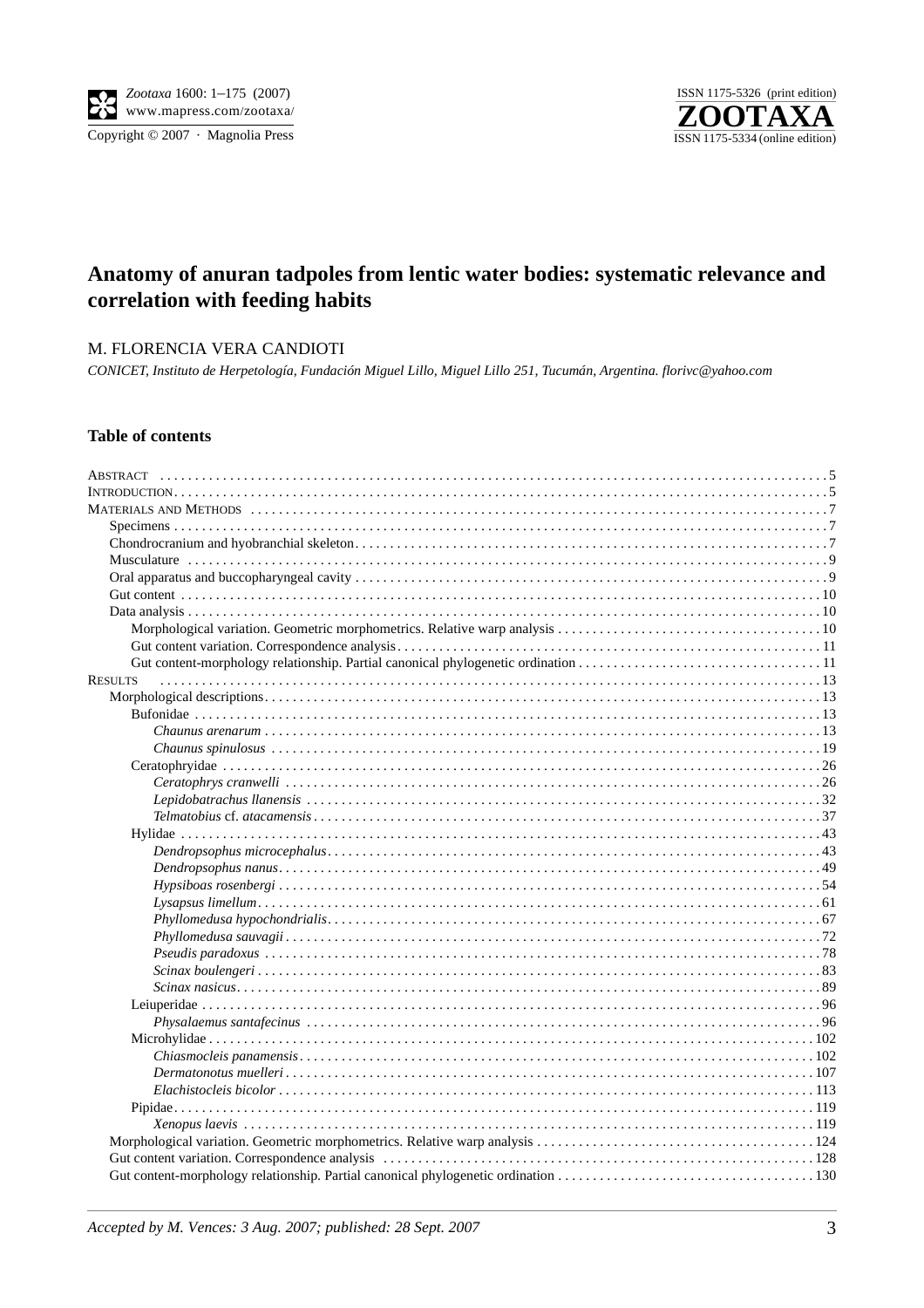# **Index of Figures per species**

| Figure 18. Lepidobatrachus llanensis. Oral apparatus and buccopharyngeal cavity. SEM micrographies 37 |  |
|-------------------------------------------------------------------------------------------------------|--|
|                                                                                                       |  |
|                                                                                                       |  |
|                                                                                                       |  |
|                                                                                                       |  |
|                                                                                                       |  |
|                                                                                                       |  |
|                                                                                                       |  |
|                                                                                                       |  |
|                                                                                                       |  |
| Figure 29. Dendropsophus nanus. Oral apparatus and buccopharyngeal cavity. SEM micrographies 54       |  |
|                                                                                                       |  |
|                                                                                                       |  |
|                                                                                                       |  |
|                                                                                                       |  |
|                                                                                                       |  |
|                                                                                                       |  |
|                                                                                                       |  |
|                                                                                                       |  |
|                                                                                                       |  |
|                                                                                                       |  |
|                                                                                                       |  |
|                                                                                                       |  |
|                                                                                                       |  |
|                                                                                                       |  |
|                                                                                                       |  |
|                                                                                                       |  |
|                                                                                                       |  |
|                                                                                                       |  |
|                                                                                                       |  |
|                                                                                                       |  |
|                                                                                                       |  |
|                                                                                                       |  |
|                                                                                                       |  |
|                                                                                                       |  |
|                                                                                                       |  |
|                                                                                                       |  |
|                                                                                                       |  |
|                                                                                                       |  |
| Figure 57. Physalaemus santafecinus. Oral apparatus and buccopharyngeal cavity. SEM micrographies 101 |  |